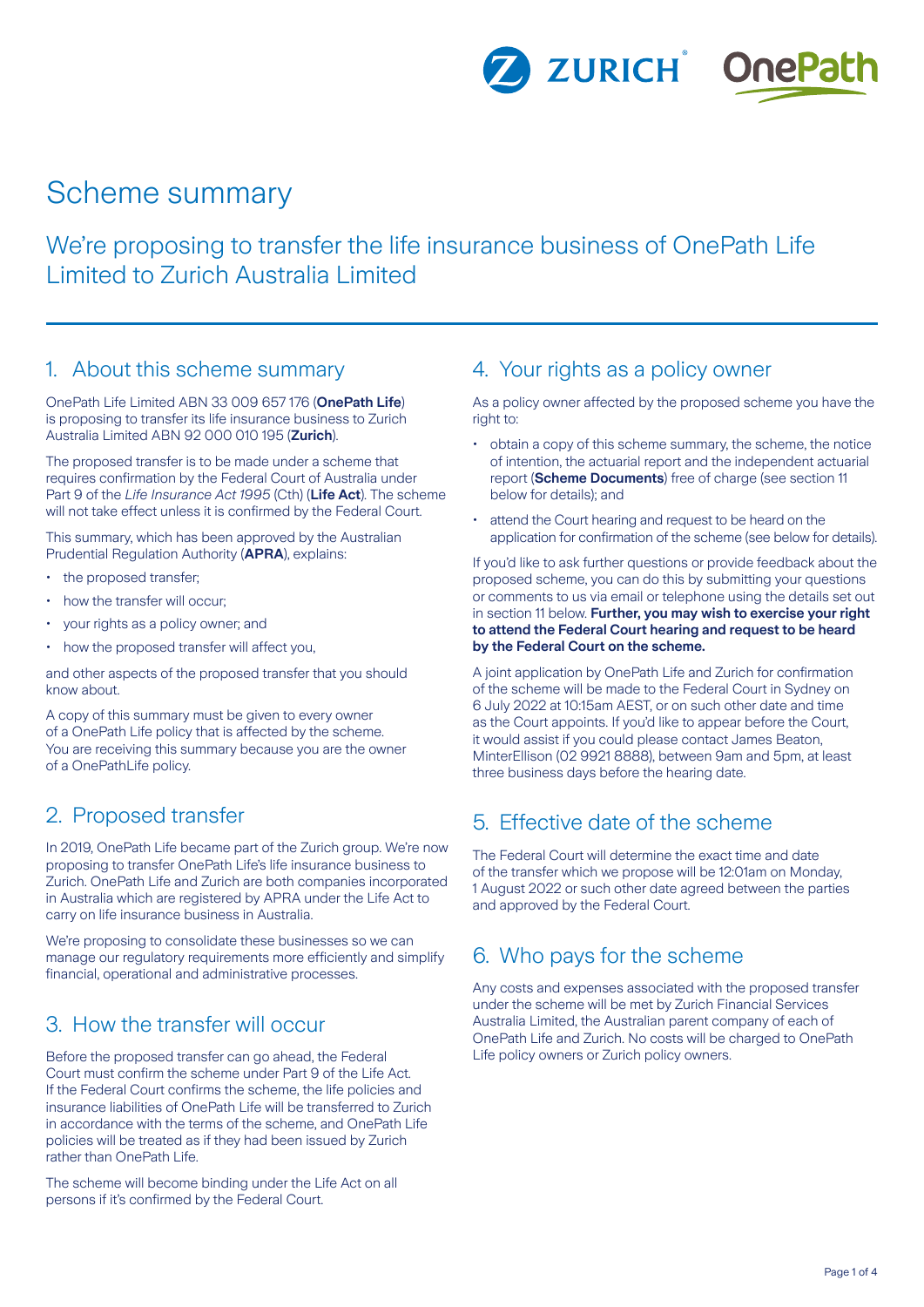## 7. Opinions of the actuaries

An actuarial report has been prepared jointly by the appointed actuary of OnePath Life (Mr Ian Wong) and Zurich (Mr Stuart Turner) (Appointed Actuaries) and an independent actuarial report has been prepared by Mr Martin Paino of KPMG (**Independent Actuary**).

Both the Appointed Actuaries and the Independent Actuary considered the impact of the scheme on the policy owners of OnePath Life and Zurich, including:

- (a) the contractual benefits and other rights of existing policy owners;
- (b) the reasonable benefit expectations of policy owners; and
- (c) the benefit security provided to policy owners after the scheme takes effect, having regard to the investment strategy, capital position and reinsurance arrangements of OnePath Life and Zurich.

#### Findings of the Appointed Actuaries

The Appointed Actuaries have concluded, in respect of the effect of the scheme on existing Zurich policy owners and OnePath Life policy owners (whose policies are proposed to be transferred to Zurich), to the effect that:

- (a) there will be no effect on their contractual benefits or other rights:
- (b) there will be no adverse effect on their reasonable benefit expectations;
- (c) each of the statutory funds of Zurich, and Zurich as a whole, will be in a sound financial position immediately following the scheme taking effect; and
- (d) their benefit security after the scheme takes effect will continue to be appropriate.

#### Findings of the Independent Actuary

The Independent Actuary has concluded, in respect of existing Zurich policy owners and OnePath Life policy owners (whose policies are proposed to be transferred to Zurich), to the effect that:

- (a) the scheme will have no impact on their contractual rights and benefits;
- (b) the scheme will not have a material impact on their reasonable benefit expectations; and
- (c) the scheme will not result in a material adverse change to their benefit security.

### 8. How the scheme affects you as a policy owner?

#### Effect on OnePath Life policy owners

• The scheme won't change the terms and conditions of any policy or affect any right, benefit, liability or claim under any policy issued by OnePath Life (other than that Zurich will become the insurer and your policy will become a Zurich policy rather than a OnePath Life policy).

- Each OnePath Life policy will be made referable to the corresponding statutory fund of Zurich, as shown in the statutory fund changes summary table in section 9. The Life Act requires life insurance companies to establish statutory funds for various types of life insurance business and imposes strict requirements regarding how those funds are to be managed. Every life insurance policy issued by OnePath Life or Zurich is referable to a statutory fund.
- All outstanding claims-related rights and liabilities of OnePath Life under policies will be transferred to Zurich. This will mean that any claims arising under or in connection with any policy must be made against Zurich, rather than OnePath Life.
- All premiums and other amounts payable to or recoverable by OnePath Life under the policies will be payable to and recoverable by Zurich.
- Zurich will be entitled to enforce all rights and remedies previously enforceable by OnePath Life before the scheme under the policies.
- Any claim in relation to a policy being transferred under the scheme that has not been finalised by OnePath Life on the effective date will be transferred to Zurich on that date and will continue to be assessed by Zurich. You will not be required to resubmit your claim.

#### Effect on Zurich policy owners

• The scheme won't change the terms and conditions of any policy or affect any right, benefit, liability or claim under any policy issued by Zurich.

#### Considerations for both OnePath Life and Zurich policy owners

Following completion of the transfer, Zurich will maintain policies and practices designed to enable it to conduct the business in a manner which satisfies the contractual rights and benefits and reasonable benefit expectations of policy owners and provides adequate benefit security. Zurich will also be required under the Life Act to continue to comply with APRA prudential standards and all other laws applicable to it.

### 9. Statutory fund changes summary

| <b>OnePath Life</b><br>product                  | <b>OnePath Life</b><br><b>Statutory Fund No.</b> | <b>Zurich Statutory</b><br>Fund No. |
|-------------------------------------------------|--------------------------------------------------|-------------------------------------|
| <b>Traditional</b>                              |                                                  |                                     |
| Investment Account                              | 1                                                |                                     |
| <b>Risk Insurance</b>                           |                                                  |                                     |
| Investment Linked                               | 3                                                | 2                                   |
| <b>Traditional</b>                              | 5                                                |                                     |
| <b>Investment Account</b>                       |                                                  |                                     |
| Risk Insurance                                  |                                                  |                                     |
| Annuity                                         |                                                  |                                     |
| Investment Linked<br>(Superannuation)           | $\overline{2}$                                   |                                     |
| <b>Variable Annuity</b><br>Guarantee (Ordinary) | 4                                                | З                                   |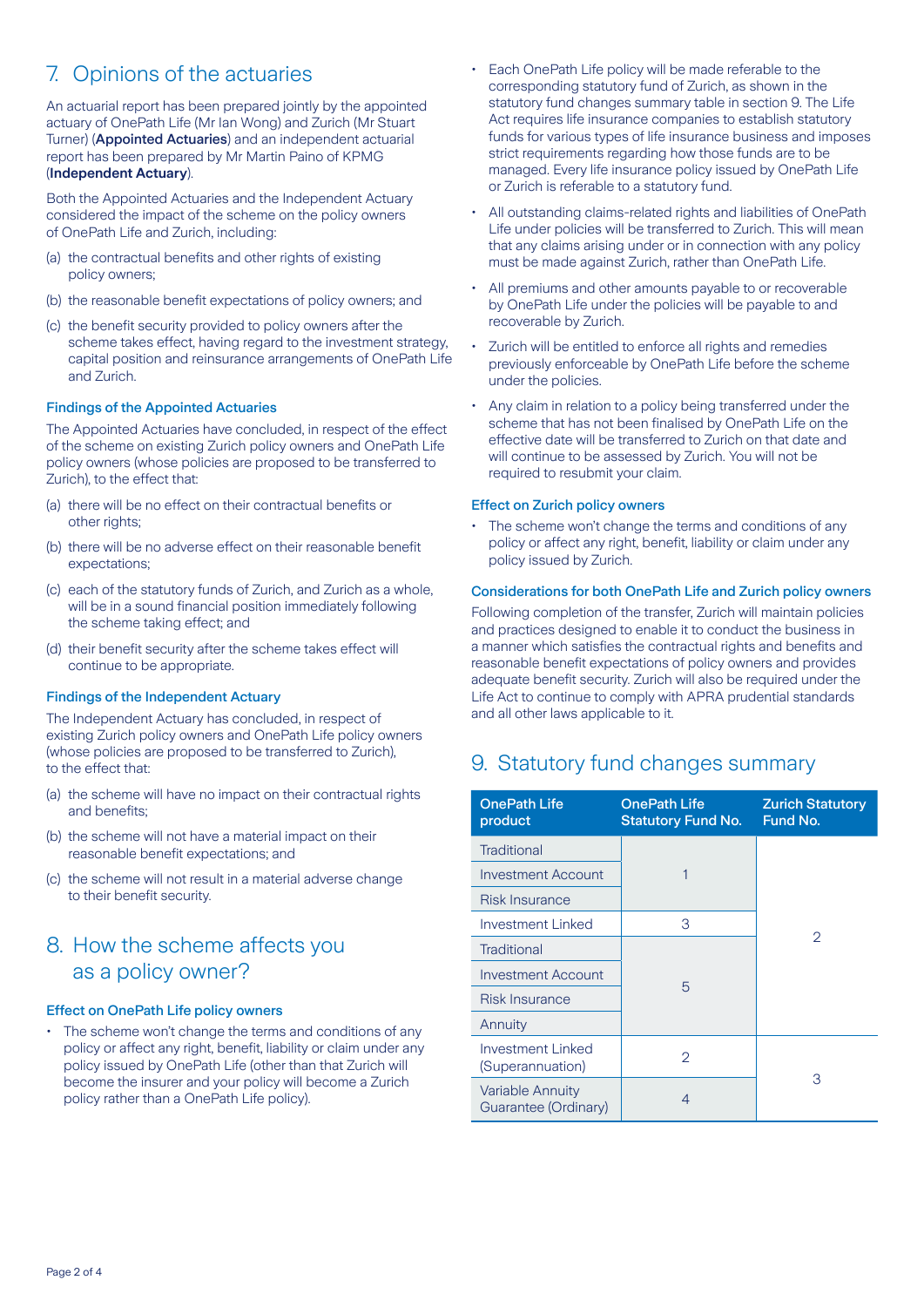### 10. Class actions

There are currently two class actions commenced against OnePath Life. While the outcome of these actions is currently unknown, after the scheme takes effect the class action proceedings (if still on foot) will be continued against Zurich, rather than OnePath Life. No costs and expenses associated with the class actions will be charged to OnePath Life or Zurich policy owners. Any such costs and expenses will be met by Zurich and will be borne by the Zurich Shareholder Fund.

### 11. How to find out more

We recommend you read the Scheme Documents to learn more about the Scheme and what it means for policy owners.

The Scheme Documents will be available free of charge to download at [zurich.com.au/scheme](http://zurich.com.au/scheme) and [onepath.com.au/scheme](http://onepath.com.au/scheme) from 28 April 2022.

You can also request copies of the scheme documents free of charge by emailing or by calling us as set out below:

- OnePath Life Scheme Contact Centre: Telephone: 1800 161 163 Email: part9scheme@onepath.com.au
- Zurich Scheme Contact Centre: Telephone: 1800 161 164 Email: part9scheme@zurich.com.au

These contact numbers and email addresses are for scheme enquiries only and will close on confirmation of the scheme by the Federal Court. For policy or claim enquiries please contact us using the usual contact details for OnePath Life and Zurich (as applicable) set out on your policy or claim documents.

The Scheme Documents will also be available for inspection during the hours of 9am to 5pm (local time) Monday to Friday during the period 23 May 2022 to 24 June 2022 (except public holidays in the relevant State or Territory) at the following locations. You can also request a free copy of the Scheme Documents at these locations during these times.

Victoria

**Queensland** MinterEllison Level 22, Waterfront Place 1 Eagle Street

Brisbane QLD 4000

Western Australia **MinterFllison** Level 4, Allendale Square 77 St Georges Terrace Perth WA 6000

#### South Australia

**MinterEllison** Level 10, Grenfell Centre 25 Grenfell Street Adelaide SA 5000

MinterEllison Level 20, Collins Arch 447 Collins Street Melbourne VIC 3000

Australian Capital Territory MinterEllison Constitution Place 1 Constitution Avenue Canberra City ACT 2601

Northern Territory **MinterEllison** Level 1, 60 Smith Street Darwin NT 0800

#### Tasmania

Dobson Mitchell Allport 59 Harrington Street Hobart TAS 7000